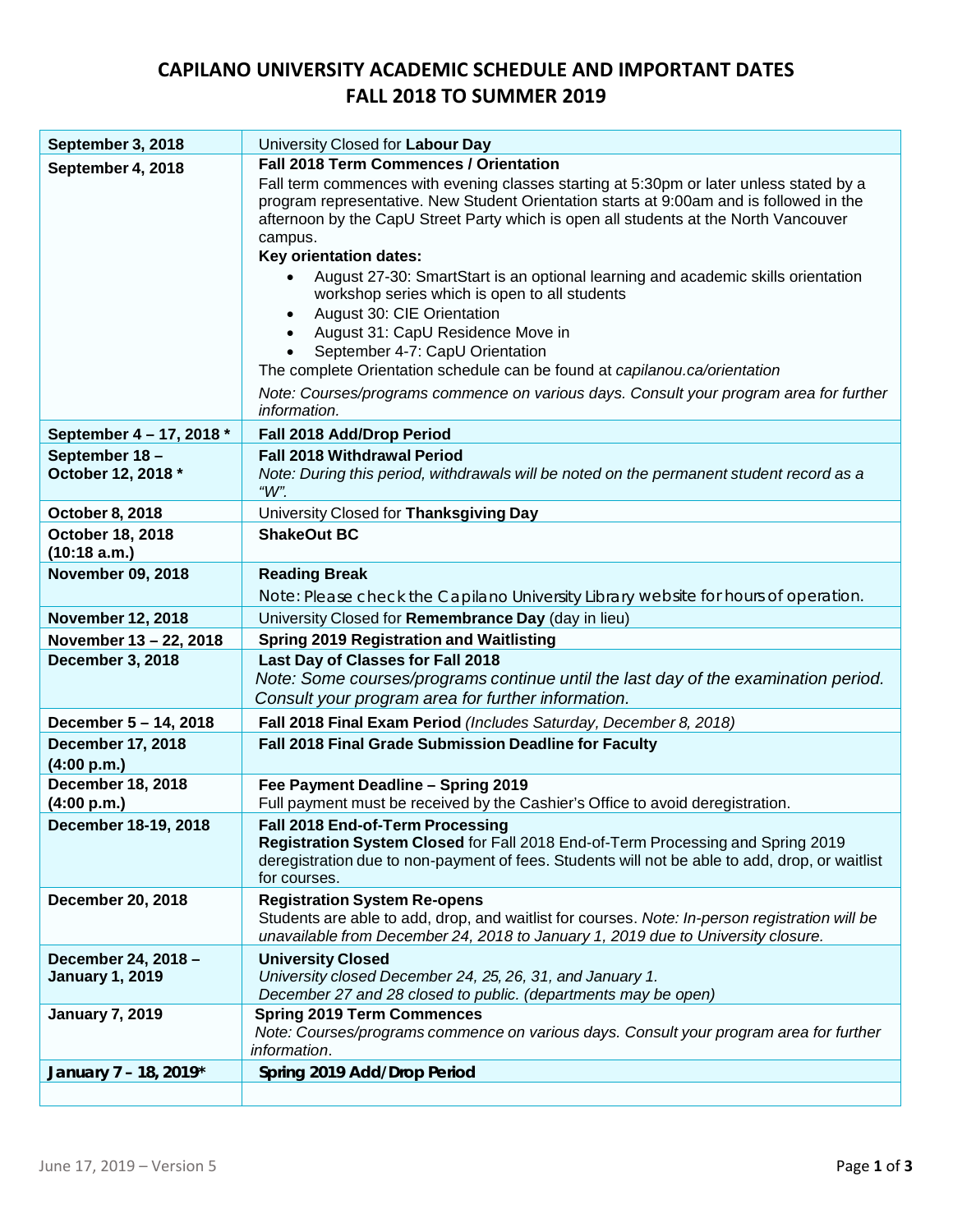## **CAPILANO UNIVERSITY ACADEMIC SCHEDULE AND IMPORTANT DATES FALL 2018 TO SUMMER 2019**

| January 19 -<br>February 22, 2019* | Spring 2019 Withdrawal Period<br>Note: During this period, withdrawals will be noted on the permanent student record<br>as a "W".                                                                          |
|------------------------------------|------------------------------------------------------------------------------------------------------------------------------------------------------------------------------------------------------------|
| <b>February 18, 2019</b>           | University Closed for Family Day                                                                                                                                                                           |
| February 18 - 22, 2019             | <b>Reading Break</b>                                                                                                                                                                                       |
|                                    | Note: Please check the Capilano University Library website for hours of operation.                                                                                                                         |
| March 4 - 8, 2019                  | Summer 2019 Registration and Waitlisting                                                                                                                                                                   |
| April 12, 2019                     | Last Day of Classes for Spring 2019<br>Note: Some courses/programs continue until the last day of the examination<br>period. Consult your program area for further information.                            |
| April 15 - 27, 2019                | Spring 2019 Final Exam Period (includes Saturday, April 27, 2019)                                                                                                                                          |
| April 19 - 22, 2019                | <b>University Closed for Easter</b>                                                                                                                                                                        |
|                                    | Note: Please check the Capilano University Library website for hours of operation.                                                                                                                         |
| April 30, 2019<br>(4:00 p.m.)      | Spring 2019 Final Grade Submission Deadline for Faculty                                                                                                                                                    |
| May 1, 2019                        | Fee Payment Deadline - Summer 2019                                                                                                                                                                         |
| (4:00 p.m.)                        | Full payment must be received by the Cashier's Office to avoid deregistration.                                                                                                                             |
| May 1 - 2, 2019                    | Spring 2019 Grades and End-of-Term Processing                                                                                                                                                              |
|                                    | Registration System Closed for Spring 2019 End-of-Term processing and<br>Summer 2019 deregistration due to non-payment of fees. Students will not be able to<br>add, drop, or waitlist for courses.        |
| May 3, 2019                        | <b>Registration System Re-opens</b>                                                                                                                                                                        |
|                                    | Students are able to add, drop, and waitlist for courses.                                                                                                                                                  |
|                                    |                                                                                                                                                                                                            |
| May 6, 2019                        | Summer 2019 - Full Term Commences<br>Summer 2019 - Session I Commences                                                                                                                                     |
| May 6 - 10, 2019 *                 | Summer 2019 - Session I Add/Drop Period                                                                                                                                                                    |
| May 6 - 17, 2019 *                 | Summer 2019 - Full Term Add/Drop Period                                                                                                                                                                    |
| May 11 - 24, 2019 *                | Summer 2019 - Session I Withdrawal Period<br>Note: During this period, withdrawals will be noted on the permanent student record<br>as a "W".                                                              |
|                                    |                                                                                                                                                                                                            |
| May 20, 2019 *<br>May 18 -         | University Closed for Victoria Day<br>Summer 2019 - Full Term Withdrawal Period                                                                                                                            |
| June 14, 2019 *                    | Note: During this period, withdrawals will be noted on the permanent student record<br>as a "W".                                                                                                           |
| June 3 - 4, 2019                   | Spring 2019 Convocation                                                                                                                                                                                    |
| June 21, 2019                      | Last Day of Classes for Summer 2019 - Session I                                                                                                                                                            |
| June 24, 2019                      | Summer 2019 - Session I Final Grade Submission Deadline for Faculty                                                                                                                                        |
| (4:00 p.m.)<br>June 25, 2019       | Summer 2019 - Session I Grades and End-of-Term Processing Registration<br>System Closed for Summer 2019 - Session I grades processing. Students will not<br>be able to add, drop, or waitlist for courses. |
| June 26, 2019                      | <b>Registration System Re-opens</b>                                                                                                                                                                        |
|                                    | Students are able to add, drop, and waitlist for courses.                                                                                                                                                  |
| <b>July 1, 2019</b>                | <b>University Closed for Canada Day</b>                                                                                                                                                                    |
| July 2, 2019                       | <b>Summer 2019 - Session II Commences</b>                                                                                                                                                                  |